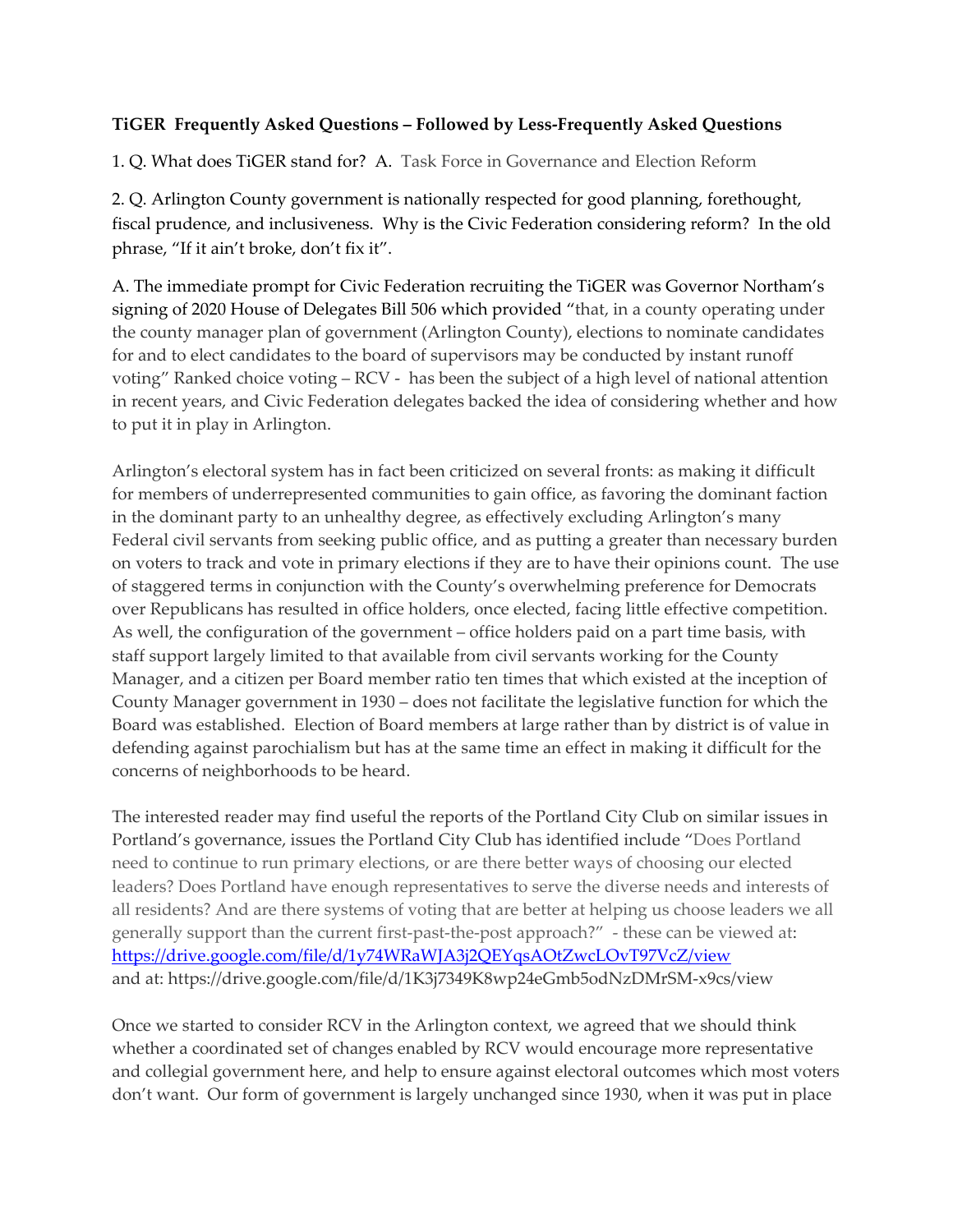for a semi-rural county with 25000 people. It had an apparent aim to enable the dominant faction in the dominant party to 'run the table' of local offices, and, coupled with the then poll tax and 'constitutional knowledge' examinations for any citizen other than a descendant of a Civil War veteran seeking to register to vote, it did just that for many years. The interested reader may want to read *[Arlington's At-Large Electoral System: A Study of Its History,](http://arlingtonhistoricalsociety.org/wp-content/uploads/2020/02/1995-3-At-Large.pdf)  [Strengths, and Weaknesses](http://arlingtonhistoricalsociety.org/wp-content/uploads/2020/02/1995-3-At-Large.pdf)*, SHERMAN W. PRATT (http://arlingtonhistoricalsociety.org/wpcontent/uploads/2020/02/1995-3-At-Large.pdf)

Virginia, and Arlington, have changed – but it is still true that the Arlington system put in place 90 years ago tends to select office holders from the dominant faction in the dominant party, rather than to ensure that the maximum number of voters exercise their franchise to select members of our governing Boards, and to have a proportional chance at elected officials chosen for alignment with their views.

3. Q. What changes additional to a possible change to RCV have been identified for consideration?

i. Number of Board Members - In 1930 the County switched from three Commissioners representing districts to five part time School and County Board members elected at large. At the time, County population was 25,000. Is five members the right number for our current population of 230,000? If the number should be increased, to how many?

ii. At this time, Board members get a wage which is appropriate for part time work, but most report working full time. How much should elected officials be paid?

iii. Currently, County Board and School Board seats are elected at large, and on a staggered basis. Should this be changed to a district-based approach? If at large is retained, should Board members all run for office at the same time (and if so, with multi-winner RCV?), or should we keep this staggered approach?

iv. Should Board service be subject to term limits?

v. Should an elected official have the functions now fulfilled by the county manager?

vi. Should Arlington request that Virginia designate it as a city, and if so, what should be the functions of its mayor? (note that the TiGER has determined that it won't pursue this question)

vii. Should Arlington continue to pick its nominees for the November general elections using a partisan primary/caucus process? If not, should the November election for Board seats be nonpartisan and winnow the candidates for election using ranked choice (this could enable Federal employees to run much more easily than today), or through a plurality (first past the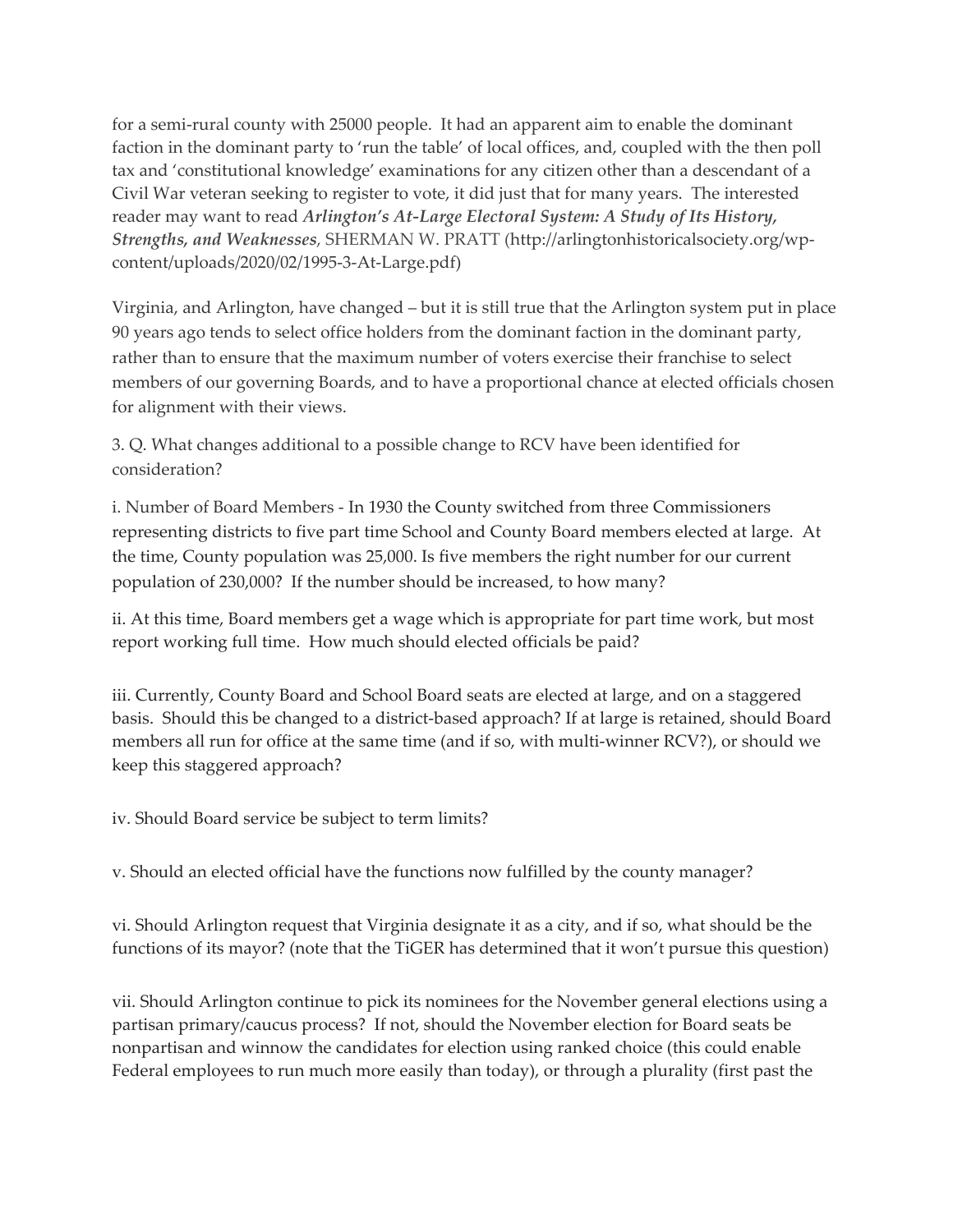post) process? If so, should the current party caucus mechanism of identifying school board candidates be changed by allowing a partisan primary to be used?

viii. Is it an important problem for Arlington that the large number of involved citizens who are Federal employees have a very difficult time running for office, because of the Hatch Act restrictions on partisan political activities? If this is a problem, is there any mechanism other than moving away from partisan primaries which would repair it?

4. Q. What is the schedule of the TiGER? What should citizens expect to see, and when?

A. The Civic Federation established TiGER for a term of one year. It doesn't seem likely that we'll be finished by then, if not we will go back to the organization to ask for a longer term then. We will be producing public sessions about the topics we are considering during May and perhaps early June – watch for our announcements in our corner of the Civic Federation web site – these will cover:

= Perspectives on Arlington's Government Roundtable

= Lessons from Other Local Government, Electoral, and Governance Reforms Processes and How They Worked – Lessons from Portland and Fort Worth

= Current State of Arlington County's Electoral System and Models for Reform

- = Current State of Arlington County's Mechanisms for Public Input and Models for Reform
- = Current State of Arlington County's Governance and Models for Reform

It's our plan to develop the outline of consensus recommendations by the end of summer 2021, and to make them more precise during the fall, and that they will be recommendations will be the focus of the annual joint meeting of the County Board and the Civic Federation at the New Year.

We are putting URLs which direct to news articles about TiGER related issues into our corner of the Civic Federation website as well as announcements of our and others' events.

## **Less-Frequently Asked Questions**

5. Q. What Virginia initiatives and news should Arlington citizens be aware of in the context of district versus at large elections for local governments?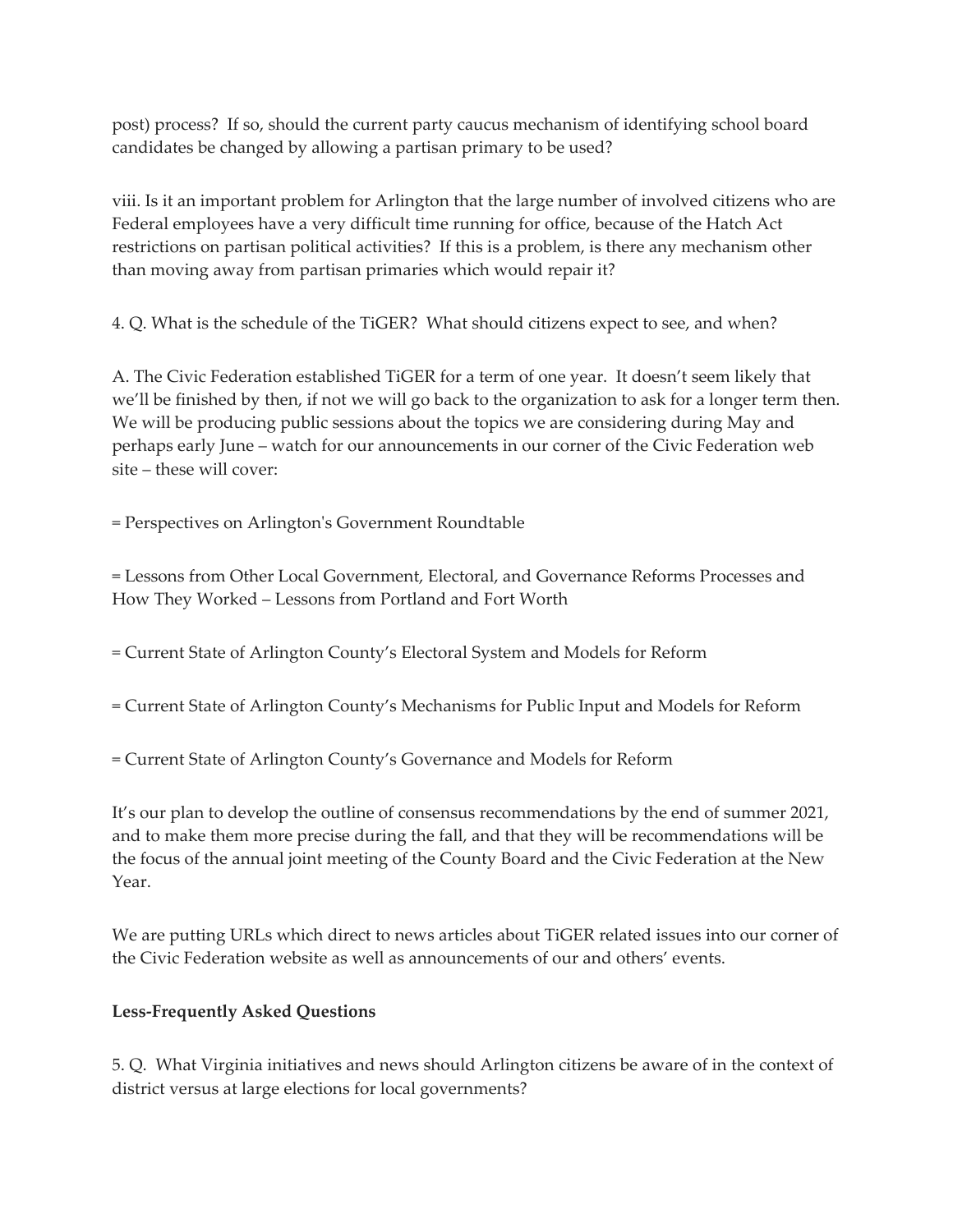A. i. Virginia Beach residents brought suit under the (1965 Federal) Voting Rights Act against Virginia Beach's system of at-large voting for district representatives (district reps had to live in the district, but voters throughout the city voted to elect) claiming that the current system vitiates minority voting preferences and ability to elect candidates of their choice. In response, Federal District Judge Jackson has ruled Virginia Beach at-large voting system is illegal – see Virginian-Pilot [https://www.pilotonline.com/government/local/vp-nw--20210331](https://www.pilotonline.com/government/local/vp-nw--20210331-ihkbt5eh4bh3ddqbuuweray66a-story.html) [ihkbt5eh4bh3ddqbuuweray66a-story.html.](https://www.pilotonline.com/government/local/vp-nw--20210331-ihkbt5eh4bh3ddqbuuweray66a-story.html)

ii. Delegate Cia Price and Senator Jennifer McLellan passed identical bills in the last session HB 1890/SB 1395, signed by Governor Northam, which creates a presumption against at-large districts if they dilute protected-class voting strength, and the new statutory language at 24.2- 130 is:

## "*§ [24.2-130](http://law.lis.virginia.gov/vacode/24.2-130). At-large method of election; limitations; violations; remedies.*

*A. An at-large method of election, including one that combines at-large elections with district- or ward*based elections, shall not be imposed or applied by the governing body of any locality in a manner that *impairs the ability of members of a protected class, as defined in § [24.2-125](http://law.lis.virginia.gov/vacode/24.2-125), to elect candidates of its choice or its ability to influence the outcome of an election, as a result of the dilution or the abridgement of the rights of voters who are members of a protected class.*

*B. A violation of subsection A is established if it is shown that racially polarized voting occurs in local elections and that this, in combination with the method of election, dilutes the voting strength of members of a protected class. For purposes of this subsection, "racially polarized voting" refers to the extent to which the candidate preferences of members of the protected class and other voters in the jurisdiction have differed in recent elections for the office at issue and other offices in which the voters have been presented*  with a choice between candidates who are members of the protected class and candidates who are not *members of the protected class. A finding of racially polarized voting or a violation of subsection A shall not be precluded by the fact that members of a protected class are not geographically compact or concentrated in a locality. Proof of an intent on the part of voters or elected officials to discriminate against members of a protected class shall not be required to prove a violation of subsection A.*

*C. Any voter who is a member of a protected class, as defined in § [24.2-125](http://law.lis.virginia.gov/vacode/24.2-125), and who resides in a locality where a violation of this section is alleged shall be entitled to initiate a cause of action in the circuit court of the county or city in which the locality is located. In such action, the court may, in its discretion, allow a private plaintiff a reasonable attorney fee as part of the costs, if such plaintiff is the prevailing party.*

*D. Upon a finding of a violation of this section, the court shall implement appropriate remedies that are tailored to remedy the violation.*"

iii. Senator McLellan is running for Governor, and from her platform: "Jenn's leadership in the Virginia General Assembly laid the foundation for generational progress in protecting Virginians' right to vote. In 2021, Jenn passed the Voting Rights Act of Virginia. The Voting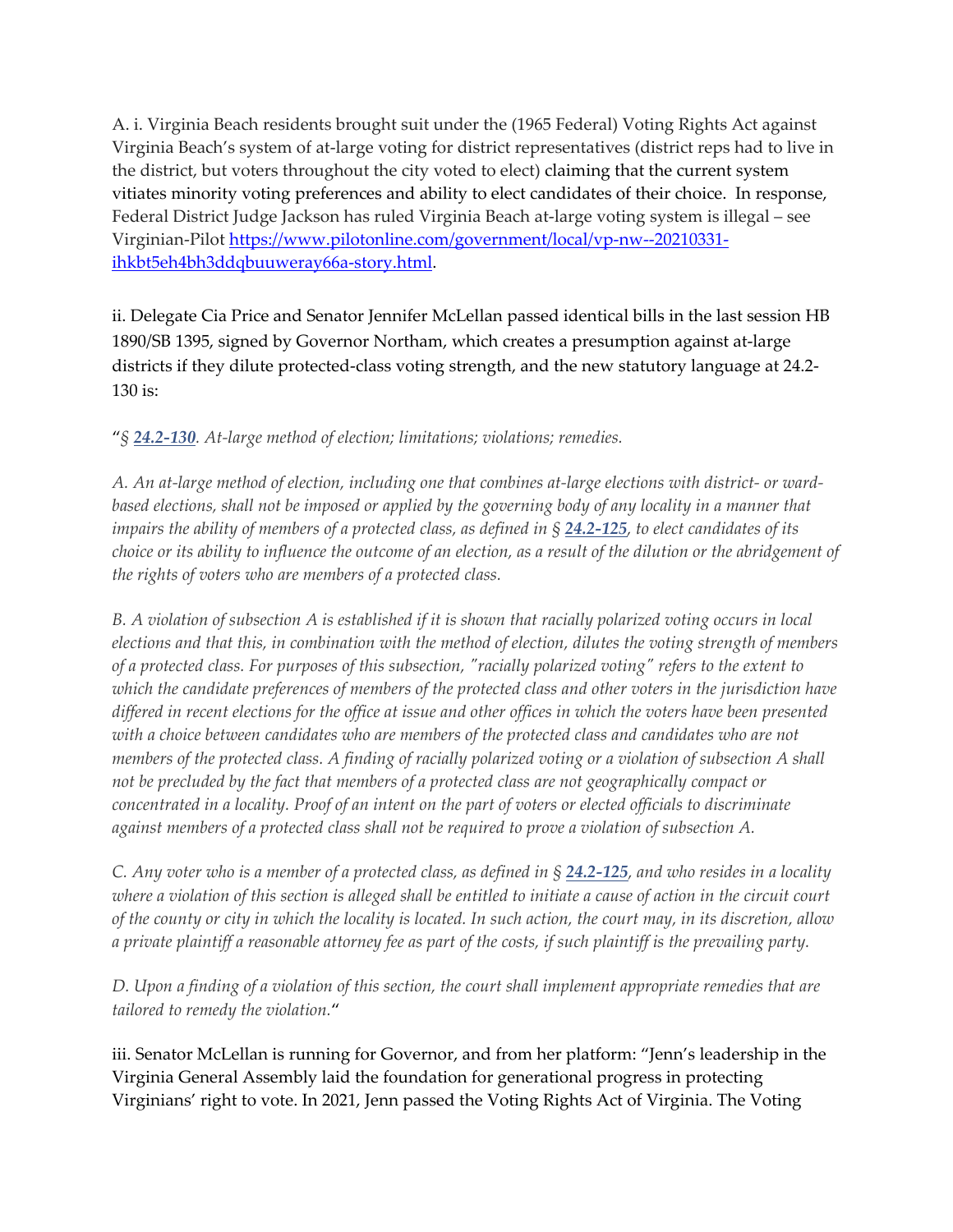Rights Act of Virginia is modeled after the federal Voting Rights Act of 1965 and will protect all voters in the Commonwealth from suppression, discrimination and intimidation, and expand language access to voters for whom English is a second language. The law also protects against diminishing the voting power of communities of color [discussed at ii. Above] and gives voters a stronger voice in the electoral process…. Jenn will implement a ranked-choice voting system in Virginia that empowers candidates from diverse backgrounds and reduces vote-splitting. Virginia would become the second state to enact ranked-choice voting statewide."

iv. Virginia Association of Counties has researched frequency of at-large versus district elections in the Commonwealth: "Of Virginia's 95 counties, only Arlington (pop. 235,000), Highland (pop. 2,210; Monterey is County Seat), Madison (pop. 13,261; Madison), and Mathews (pop. 8,834; Mathews) Counties elect all members at-large. All 91 other counties elect members either exclusively by district (most common), or through a combination of district and at-large, with several counties, most notably Fairfax, Loudoun and Prince William, electing their Chairs at large from the voting public for four-year terms, versus the Arlington scheme of annual rotating elections for County Board chair tapped from among the five Board members alone."

6. Q. Where should I look for 'pro' and 'con' arguments on various forms of ranked choice voting, and comparison with the current plurality or 'first past the post' form of elections?

A. The most active advocacy organization for ranked choice voting is FairVote with many well written advocacy documents at: <https://www.fairvote.org/>Maine has adopted RCV, and in the course of the runup to its elections (RCV passed) the opposition made arguments found here: <https://democracyjournal.org/arguments/ranked-choice-voting-is-not-the-solution/> Massachusetts voted against adoption in 2020 and Massachusetts Governor Baker's arguments against are reported here: [https://www.boston.com/news/politics/2020/10/27/charlie-baker](https://www.boston.com/news/politics/2020/10/27/charlie-baker-ranked-choice-voting-massachusetts-question-2)[ranked-choice-voting-massachusetts-question-2.](https://www.boston.com/news/politics/2020/10/27/charlie-baker-ranked-choice-voting-massachusetts-question-2) Alaska adopted – narrowly – in 2020 <https://www.vox.com/2020/11/19/21537126/alaska-measure-2-ranked-choice-voting-results> and here are arguments which appealed to the 49% who voted 'no' there: [https://protectmyballot.com/ranked-choice-voting-and-ballot-measure-2-should-be-voted](https://protectmyballot.com/ranked-choice-voting-and-ballot-measure-2-should-be-voted-down/)[down/](https://protectmyballot.com/ranked-choice-voting-and-ballot-measure-2-should-be-voted-down/)

7. Q. Where should I look for arguments for and against use of at large elections as opposed to districts?

Are the effects of at large elections different when multi-winner RCV is used?

A. Here's a news article about the changes in representation which resulted when Santa Clara adopted districts after they were challenged under CVRA: [https://www.mercurynews.com/2021/01/04/santa-clara-loses-appeal-to-overturn-court-ordered](https://www.mercurynews.com/2021/01/04/santa-clara-loses-appeal-to-overturn-court-ordered-district-election-system/)[district-election-system/](https://www.mercurynews.com/2021/01/04/santa-clara-loses-appeal-to-overturn-court-ordered-district-election-system/) When faced with a CVRA lawsuit, Monterey Park agreed to shift to districts and wrote this useful guide for its citizens:

https://www.montereypark.ca.gov/1224/Frequently-Asked-Questions. Here's an argument from California that the effects of switching to districts, if FPTP is used, are not strongly in favor